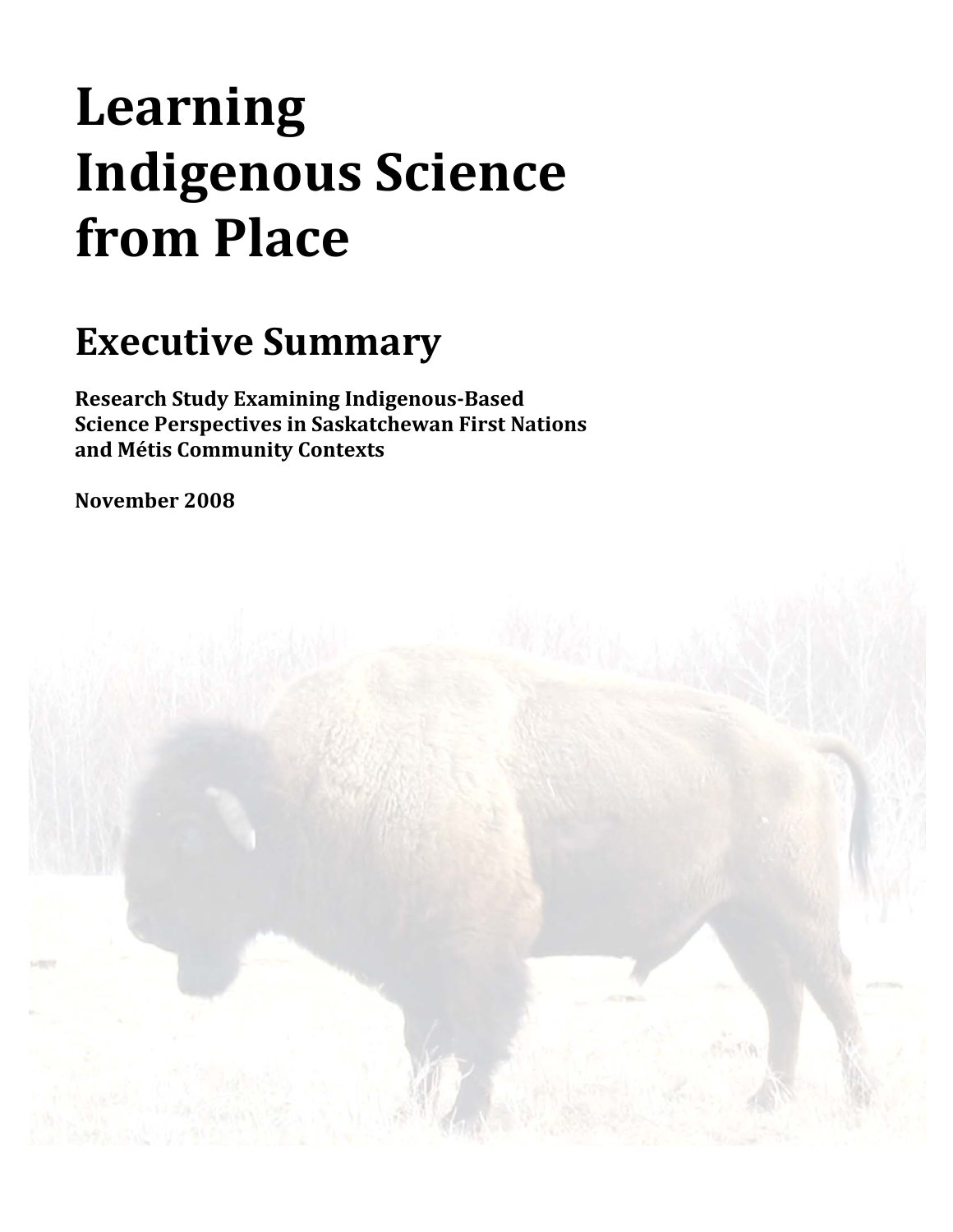### *LEARNING INDIGENOUS SCIENCE FROM PLACE*

#### **a collaborative effort of**



©2008

Michell, Dr. Herman, Yvonne Vizina, Camie Augustus and Jason Sawyer

ISBN: 978-0-9810855-0-0

#### We can be contacted through:

Aboriginal Education Research Centre Room 1212, College of Education University of Saskatchewan 28 Campus Drive Saskatoon, SK S7N 0X1 Canada Tel: (306) 966-1360 Fax: (306) 966-1363 E-Mail: aerc@usask.ca

Cover Photo ©Yvonne Vizina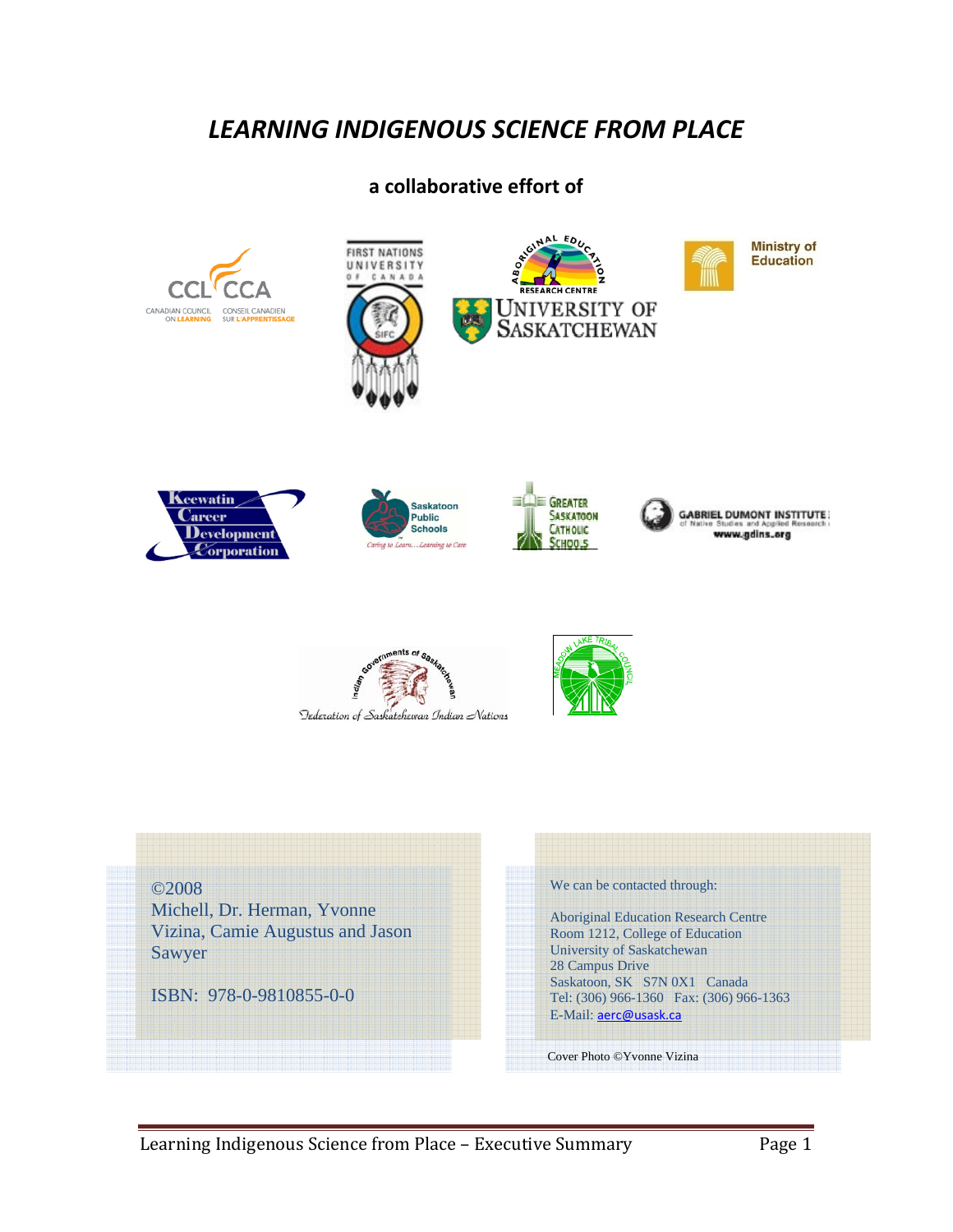## **Executive Summary**

#### **Introduction**

In 2005, a group of Aboriginal and non‐Aboriginal educators, teachers, professors, school science researchers, policy makers, curriculum experts, and community members came together in Saskatchewan as the *Indigenous Knowledge in the School Science Curriculum Committee* to dialogue about the importance of incorporating Indigenous knowledge in school science as a valid means of understanding the natural world and as a means of improving the achievement levels and representation of First Nations and Métis students in scientific careers. In 2007, a research initiative entitled *Learning Indigenous Science from Place* was developed to investigate First Nation and Métis perspectives of learning Indigenous science in relation to place and how Indigenous science is translated into the science curriculum of Saskatchewan schools. The Committee based the research on the premise that a science curriculum could be framed by the perspectives and worldviews of Indigenous knowledge. An enhanced science curriculum recognizes Indigenous knowledge as a knowledge system that describes and explains nature in culturally powerful ways.

The project commenced under the joint leadership of First Nations University of Canada and the Aboriginal Education Research Centre at the University of Saskatchewan. The strategy of the research was to go out and interview actively serving teachers, pre‐service teachers, First Nations and Métis Elders and traditional land users in Saskatchewan communities. In addition, the research included a search for best practices of using Indigenous science in educational processes. An action research approach was used to ensure accountability, transparency, and on‐going information sharing and action between the research team, the supporting Committee, educators and the Aboriginal community.

The findings of this research project highlight perspectives of First Nations and Métis worldviews as foundations for understanding science through Indigenous knowledge systems. The findings in this research provide theoretical and practical solutions for educators and others seeking information on how to begin making a transition to a science curriculum that is more culturally sensitive to the First Peoples in Saskatchewan.

#### **The Report**

The purpose of the research project was to investigate how educators and education systems might take up Place‐based Indigenous science and apply it within the established school science curriculum. This research focuses on three of the major research areas identified by the Canadian Council on Learning's Aboriginal Learning Knowledge Centre as needing exploration including: Learning from Place, Diverse Educational Systems, and Nourishing the Learning Spirit. As researchers involved in science education, we were aware that advancements in Western science play an increasingly significant role in everyday life for Aboriginal students, but so too does the present day wisdom of Indigenous knowledge in many communities.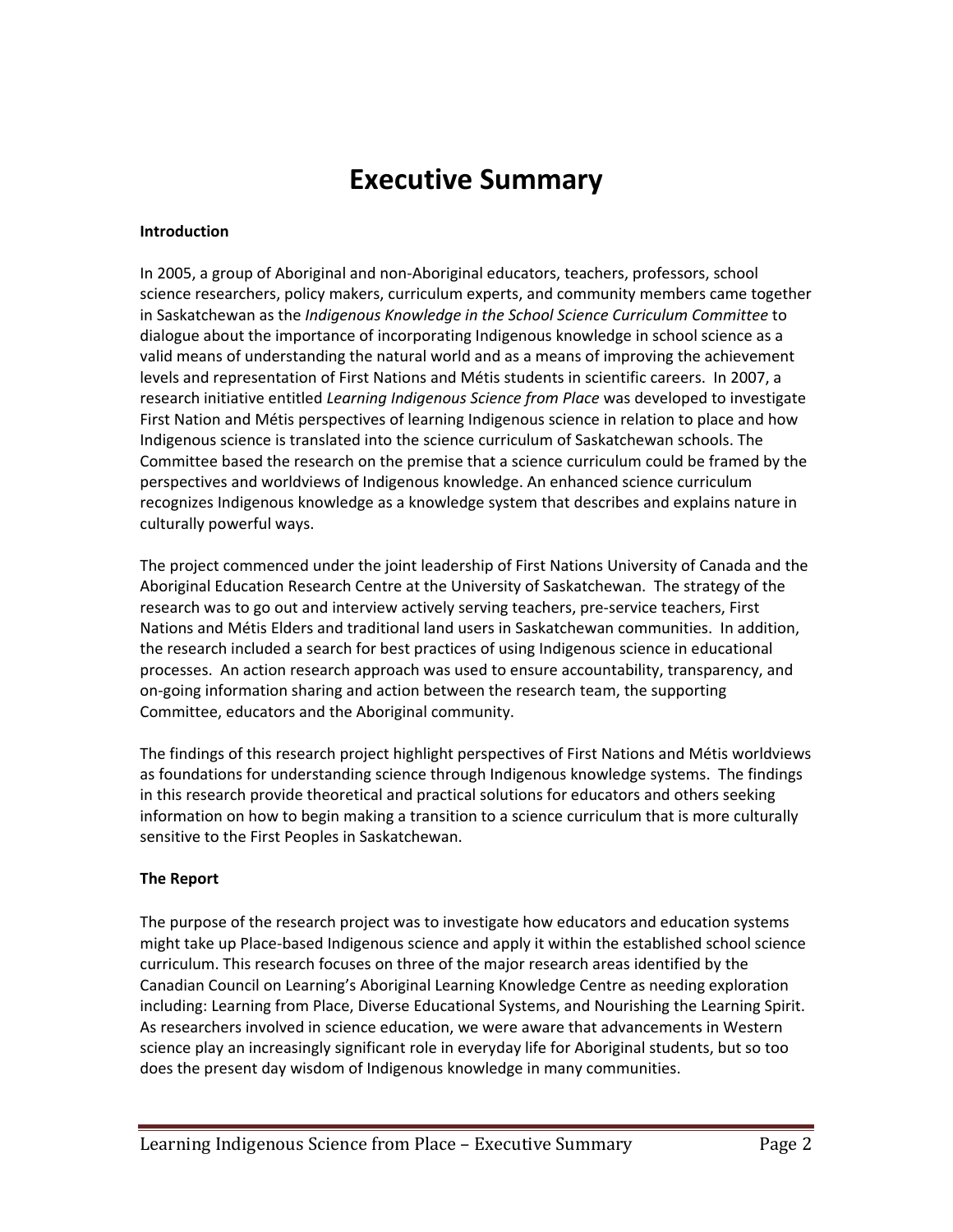The objective of this research was to respond to the following questions:

- What is a First Nations perspective [of learning Indigenous science from Place] for the purposes of curriculum development in Saskatchewan?
- What is a Métis perspective [of learning Indigenous science from Place] for the purposes of curriculum development in Saskatchewan?
- How can learning from Place help to create a foundation for a science curriculum that is contextualized to Place and to the people of the Place?
- How can these perspectives and learning from Place inform teachers of the processes and content needed in science curriculum?
- What supports or processes are needed for educators and systems to engage authentically in Indigenous science?

The research team identified the following benefits that would materialize as the study progressed: An Honouring of Indigenous Knowledge Systems; A Sharing of Worldviews; Community‐based Focus; Building Research Capacity; Creating Partnerships and Networks; An Honouring of Indigenous Methodologies; Uncovering Best Practices; A Guide for Curriculum Developers; Evidence for educational policy development; Contribution to equitable representation of First Nations and Métis perspectives in science education; and Examining Western and Indigenous goals of science education.

#### **Literature Review**

In this section, a literature review is provided that serves as a framework for the research project and the research questions posed. The review is divided into five areas that include the following: 1) Historical Overview of Aboriginal Education in Canada; 2) Historical Overview of Saskatchewan Learning Policy; 3) The Concept of Indigenous Science; 4) The Concept of Indigenous Science Education; and 5) Promising Practices: A Summary of the Literature. The literature review begins with an examination of the history of Aboriginal education. We draw attention to the policy directions that have been undertaken by the federal and provincial governments and current challenges facing teachers as they struggle to meet the needs of Aboriginal learners in school science. Our overall purpose is to trace the evolution of advancements made in relation to the inclusion of Indigenous knowledge systems in the science curriculum. The literature review ends with a summary of promising practices that have been constructed around common themes uncovered during the course of this research project. We ask readers to turn their attention to the history of Aboriginal education in Canada in order to understand the importance of incorporating cultural and linguistic content in school science.

#### **Research Methodology and Methods**

The Action Research approach used for this study was selected as a result of Committee sensitivity to the importance that the questions asked are not provided by some distant scholarly interests but arise among those who will benefit most from the research. Much research has been done in First Nations and Métis communities where communities have asked, 'What is the benefit?' This research is not based on further advancing an empiricist science paradigm but is directed toward the needs and interests of an established community of individuals, groups, institutions and governments who are interested in being involved in making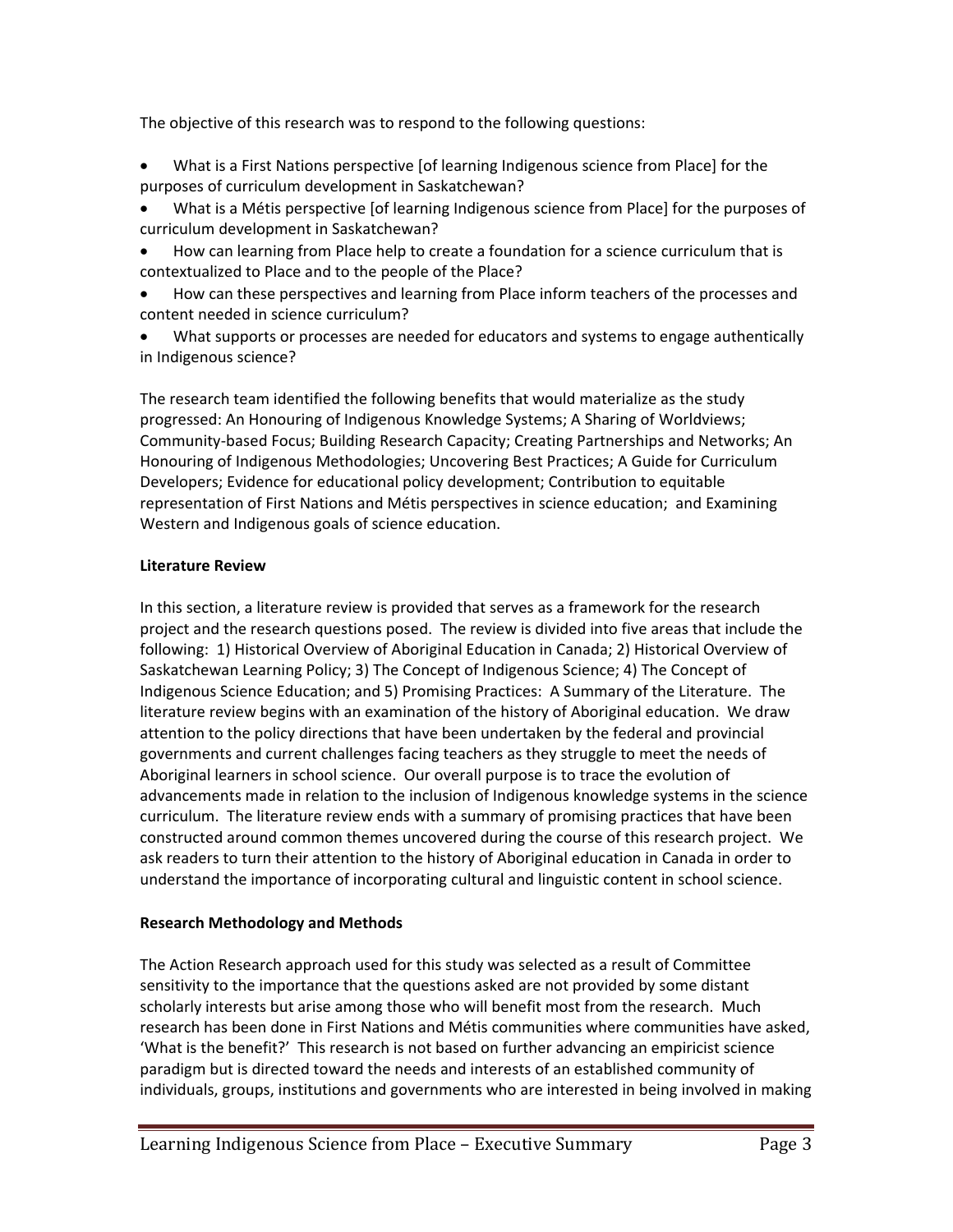science relevant to Aboriginal students and informing others of the knowledge inherent in Indigenous ways of knowing. It is directed where it will have greatest relevance: in schools, among teachers, in curriculum, and in cooperation and collaboration with First Nations and Métis communities for the ultimate benefit of the learners, both Aboriginal and non‐Aboriginal. It is grounded in the deeply felt concern of the community members to make science context and praxis a meaningful development of skills, knowledge, values, and applications in multiple realities, not just for those belonging to one way of thinking. Action Research provides an opportunity to view validity from another perspective.

As indicated within the final research report, numerous community‐based organizations supported and assisted in the completion of this research. Some signed ethical consent forms agreeing to the research within their jurisdiction, some discussed the project and offered encouragement and advice, and some assisted in arranging interviews or focus groups with participants.

#### **Data Analysis**

In order to answer the research questions, our project team used the Clue Structure approach to data analysis. The Clue Structure method of analyzing the transcript data includes paying attention to and describing the knowledge that emerges from the transcripts as categories that have already been empirically or philosophically established in the literature. The Clue Structure approach was used to link the data with the Holistic Lifelong Learning Models developed by First Nations and Métis Peoples and depict major components of their respective cultures of learning.

#### **Research Findings**

#### *If you do assessment based on a culture, the values, the identity, you have a totally different curriculum. (NWS5, l.91)*

The major findings revealed by the research are formed from a community‐based response to the interview questions, and often, directly to the research questions themselves. Analysis was based thematically on the Lifelong Learning Model for First Nations and the Lifelong Holistic Learning Model for Métis. The application of these Models using Clue Structure analysis allowed the researchers to test whether the themes emerged naturally within the context of the interview results. The researchers had an opportunity to see if this research study reflected a holistic worldview, even though the topic was specifically focused on science education. The themes did emerge from the interview data in the First Nations interview analysis. The themes also emerged from the interview data in the Métis interview analysis. This provides strong evidence of the validity and importance of the Holistic Lifelong Learning Models as appropriate reflections of a First Nations framework and a Métis framework for learning. Further, the interview analysis provided additional data not depicted on the Lifelong Learning Models. We refer to this additional data as *gap areas* that may be considered for next iterations of the draft Models.

The study further explicated the meaning of learning Indigenous science in relation to Place based on literary review and primary interview data. The complexity of the Place concept includes, but is not limited to, the aesthetic, ceremonial, economic, personal, familial, historical, political, social, spiritual and scientific aspects of a particular Place.